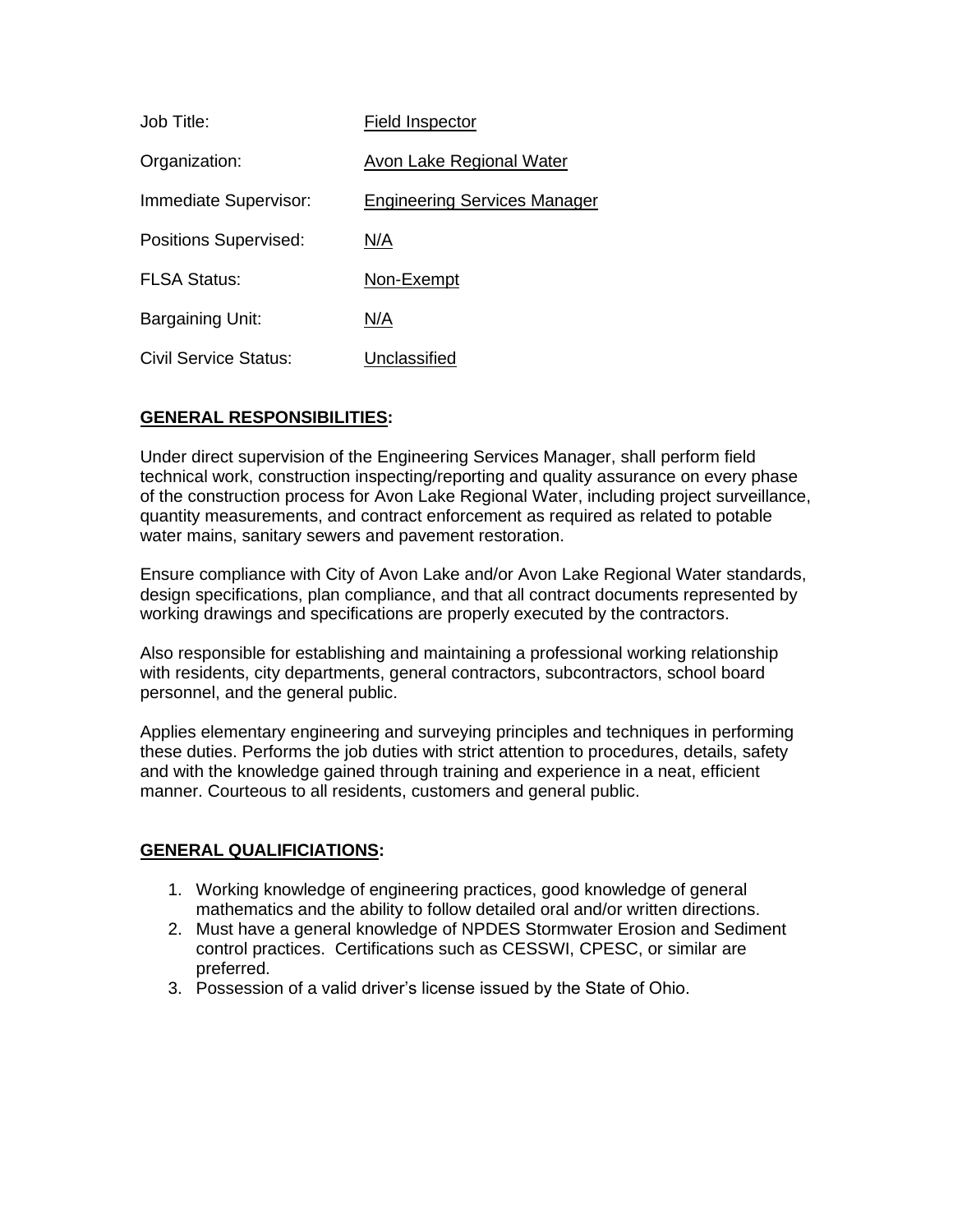## **SPECIFIC DUTIES**

Under the direction of Engineering Services Manager, shall perform a variety of technical and routine tasks including but not limited to:

- 1. Review and proofread plans, specifications, shop drawings, submittals, procedures, reports and memos, status reports, field sketches/drawings, addendums, field orders and all correspondence between the engineer and the contractor.
- 2. Establish and maintain all engineer's reports which include submittals, correspondence, supplemental instructions, and sketches.
- 3. Establish and maintain all contractor's reports which include submittals, correspondence, supplemental instructions, sketches, Requests for Information (RFI), Requests for Changes (RFC), and all correspondence between the architect, engineer, testing agency, and the contractor.
- 4. Check and verify all materials stored on and off site for payment as well as materials used in site construction against submittals and check and verify the installation of materials and equipment.
- 5. Inspects the contractor's work on a daily basis and keep a detailed daily record of instructions, photographs, observations, measurements and directions regarding plan and specifications.

The position requires the employee to:

- Stand, walk, sit, talk or hear, use hands to finger, handle, or climb or feel objects, tools or controls.
- Climb or balance, stoop, kneel, crouch or crawl and reach with hands and arms.
- Occasionally lift and/or move up to 25 pounds. Specific vision abilities required by this job include close vision, distance vision, and the ability to adjust focus.
- Be in an environment where the noise level in the work environment is usually moderate and sometimes may be high.
- Use telephone, facsimile machine, copy machine, printers, scanning devices, calculators and general office equipment. Operate a variety of technical tools and equipment, such as calculator, camera, drafting instruments, measuring devices, etc.
- Act as a technical resource to support complete assigned technical tasks.
- Work independently and as a member of a team in a fast-paced environment.
- Learn new tools, software and processes as project needs dictate.
- Perform additional functions/tasks/duties as assigned.

Essential functions are noted by an "\*"

## **REQUIRED KNOWLEDGE, SKILLS AND ABILITIES**

*The job description does not constitute an employment agreement between the employer and the employee and is subject to change as the needs of the employer and the requirements of the job change.*

1. Ability to interpret and follow both oral and written instructions, procedures, and supervisory direction.